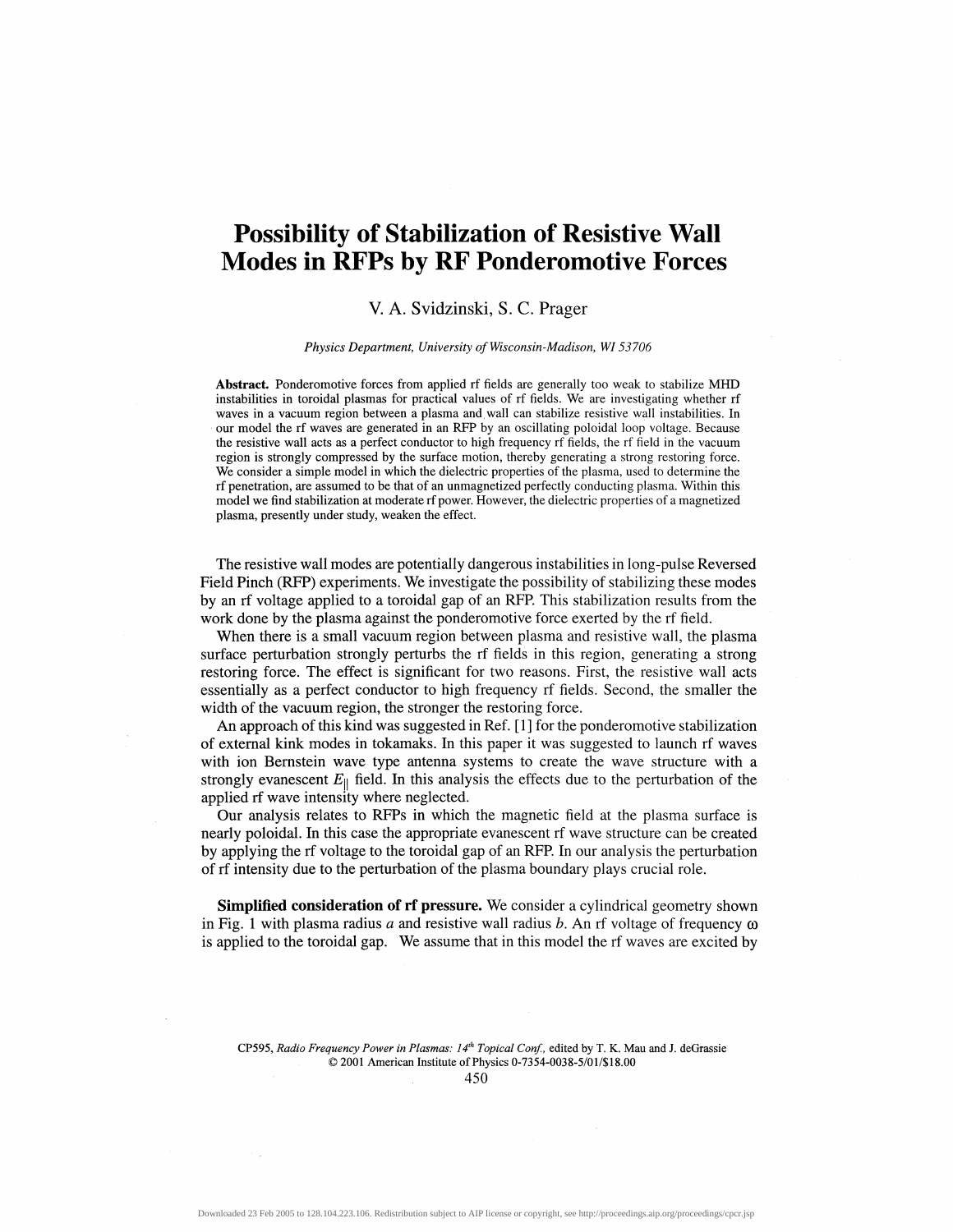a uniformly distributed electric field on the surface of the vessel:

$$
\mathbf{E}(b) = \frac{1}{2} \left( E_A e^{-i\omega t} + c.c. \right) \mathbf{e}_{\theta}.
$$

In this simplified consideration we assume the dielectric properties of the plasma to be that of an unmagnetized perfectly conducting plasma. In the frequency ranges of interest  $\omega \ll \omega_{ci}$  or  $\omega \gtrsim \omega_{ci}$  the condition  $\lambda = \omega a/c \ll 1$  is satisfied. **FIGURE 1.** 



From Maxwell's equations we find the nonzero components of unperturbed fields in the vacuum region satisfying the boundary conditions at  $r = a$  and  $r = b$ .

$$
E_{\theta} = \frac{\delta E_A}{\delta^2 - 1} \frac{(r - a)(r + a)}{ar}, \ B_z = \frac{2}{i\lambda} \frac{\delta E_A}{\delta^2 - 1}, \text{ where } \delta = b/a \tag{1}
$$

The time averaged rf pressure on the plasma surface is

$$
P_0 = \frac{|\mathbf{B}|^2}{16\pi} = \frac{1}{16\pi} \frac{4}{\lambda^2} \left(\frac{\delta}{\delta^2 - 1}\right)^2 |E_A|^2.
$$

Using a perturbative approach we find the rf pressure on a perturbed plasma surface. We consider the surface perturbation of the form

$$
r_s = a + \frac{1}{2} \left( A e^{im\theta + ikz} + c.c. \right).
$$

For the perturbed plasma surface, the rf fields in the vacuum layer are a superposition of the unperturbed fields of Eqs. (1) and a perturbation. The general form of the amplitudes of the perturbed rf fields satisfying Maxwell's equations is

$$
E_z = [B^+I_m(|k|r) + C^+K_m(|k|r)] e^{im\theta + ikz} + [B^-I_m(|k|r) + C^-K_m(|k|r)] e^{-im\theta - ikz},
$$
  
\n
$$
B_z = [D^+I_m(|k|r) + F^+K_m(|k|r)] e^{im\theta + ikz} + [D^-I_m(|k|r) + F^-K_m(|k|r)] e^{-im\theta - ikz}.
$$

The boundary conditions at  $r = b$ ,  $E_{\theta}(b) = 0$  and  $E_{z}(b) = 0$ , and similar conditions on the plasma- vacuum boundary are used to find the coefficients in the above equations. Then we find the total time averaged rf pressure on the plasma surface:

$$
P = P_0 + \tilde{p}_{\rm rf} \frac{1}{2} \left( A e^{im\theta + ikz} + c.c. \right), \text{ with } \tilde{p}_{\rm rf} = -P_0 \frac{g_{\rm rf}}{g'_{\rm rf}} 2|k| > 0,
$$
 (2)

where 
$$
g_{\text{rf}} = I_m(|k|a) - \frac{I'_m(|k|b)}{K'_m(|k|b)} K_m(|k|a), g'_{\text{rf}} = I'_m(|k|a) - \frac{I'_m(|k|b)}{K'_m(|k|b)} K'_m(|k|a).
$$

451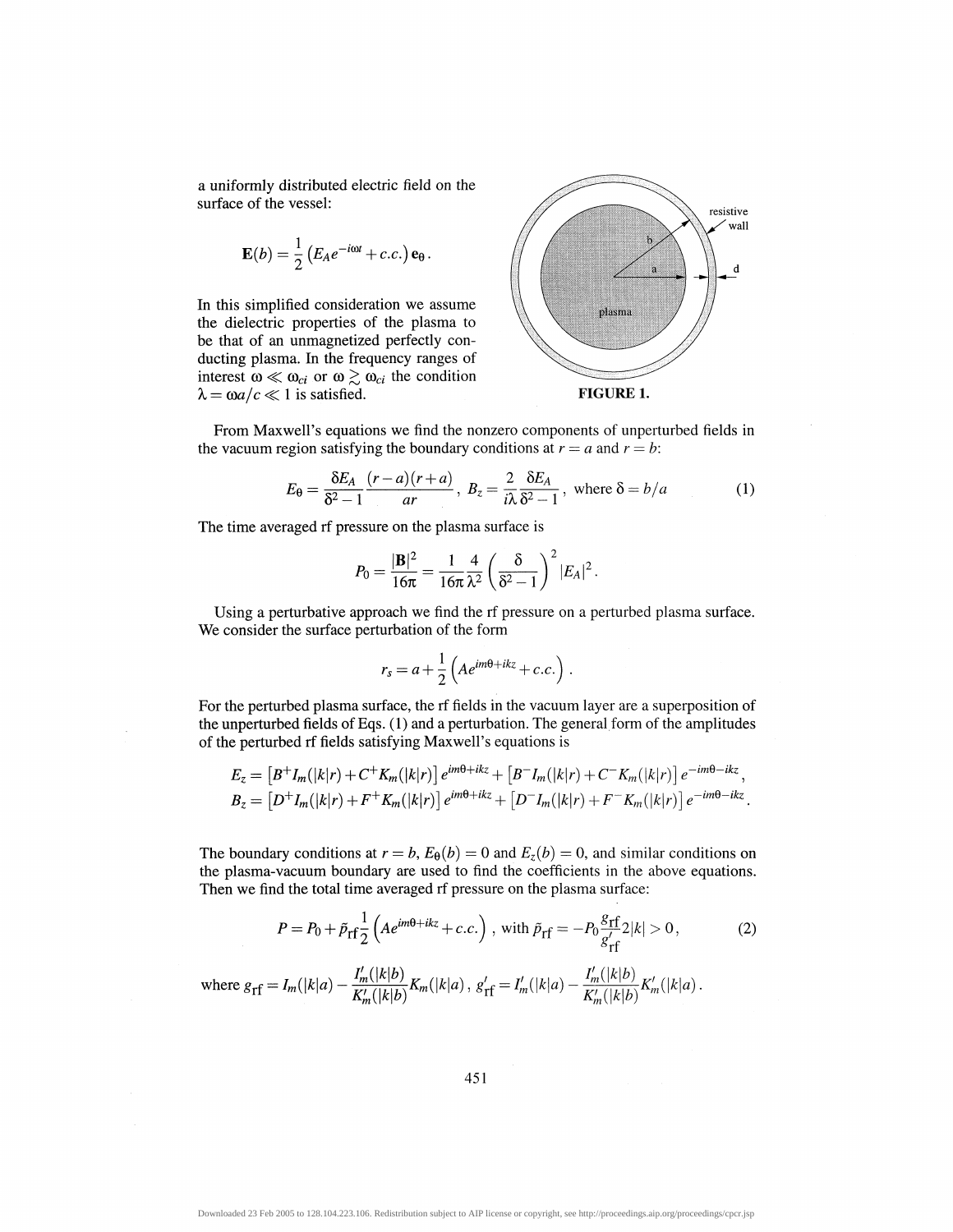Because in Eq. (2)  $\tilde{p}_{rf} > 0$ , the perturbed rf pressure profile has a stabilizing effect on the plasma surface. This profile is such that the local force acting on the displaced plasma surface tends to restore the plasma to its equilibrium state.

In spite of its smallness, the rf pressure can influence the stability properties of the plasma. From Eq. (2) it follows that the perturbed rf pressure is proportional to  $A/(\bar{b}-a)$  ( $g'_{\text{rf}} \propto b-a$ ), while the MHD force acting on the perturbed plasma column is proportional to  $A/a$  (for the low frequencies of resistive wall modes). This means that for a sufficiently thin vacuum layer the perturbed MHD and rf forces can be comparable even when the unperturbed rf pressure is significantly smaller than the magnetic pressure.

**Calculation of the growth rates.** We derive the equation for the growth rates of the resistive wall modes in a similar way as done in Chap. 9 of Ref. [2] for the general screw pinch. We modify the pressure balance equation on the plasma- vacuum boundary by including the rf pressure calculated in the previous section. This pressure balance becomes:

$$
\mathbf{B}_a \mathbf{B}_{1a}^p = \mathbf{B}_a \mathbf{B}_{1a}^v + 4\pi \tilde{p}_{\rm rf} \xi_a.
$$

This leads to the equation for the growth rate  $\omega_i$ :

$$
\omega_i \tau_D = \frac{k^2 b^2 + m^2}{k^2 b^2 K'_m(|k|b) I'_m(|k|b) \left[1 - \frac{I'_m(|k|a) K'_m(|k|b)}{I'_m(|k|b) K'_m(|k|a)}\right]} \frac{\delta W_\infty + \delta W_{\rm rf}}{\delta W_b + \delta W_{\rm rf}},\tag{3}
$$

where

$$
\tau_D=4\pi b d/\eta c^2\,,\,\,\delta W_{rf}=2\pi^2 R_0 a \tilde{\rho}_{rf} \xi_a^2\,,
$$

 $\delta W_{\infty}$  and  $\delta W_b$  relate to  $\delta W$  with a perfectly conducting wall located at  $r = \infty$  and  $r = b$ , they are defined in Ref. [2].  $\delta W_{\text{rf}}$  is proportional to the work done by the forces of rf pressure exerted on the plasma-vacuum surface when this surface is continuously perturbed by increasing  $\xi_a$  from 0 to its amplitude value.

For a mode, unstable without-the rf pressure,  $\delta W_{\infty} < 0$  and  $\delta W_{b} > 0$ . In Eq. (3) one can assume that  $\delta W_{\text{rf}} \ll \delta W_b$ . Because  $\delta W_{\text{rf}} > 0$ , the rf pressure either reduces the growth rate of an unstable mode or stabilizes it.

To estimate changes to the growth rates, we consider an equilibrium cylindrical state given by the Taylor's theory in the limit of zero plasma pressure. In this state  $B_z/B_0 = J_0(\mu r)$ ,  $B_\theta/B_0 = J_1(\mu r)$ , where  $B_0$  is the toroidal field on axis.  $B_z$  reverses on the outside if  $\mu a > 2.4$ .

To estimate  $\delta W_{\infty}$  we take the trial function  $\xi(r) = \xi_a$ ,  $0 \le r \le a$ . With these assumptions the growth rate  $\omega_i \tau_D$  is defined by the dimensionless parameters  $P_0/P_B$  $(P_B = B_0^2/8\pi)$ , *µa*, *b*/*a*, *m*, *ka*. The modes unstable without rf power are with  $m = \pm 1$ . Because the growth rate is symmetric with respect to simultaneous change  $m \to -m$ ,  $k \rightarrow -k$ , we consider the modes with  $m = 1$ .

Figures 2(a)-(c) show the dependence of  $\omega_i \tau_D$  versus *ka* for  $\mu a = 2.4$ ; 2.5; 2.6. The dashed lines are  $\omega_i \tau_D$  without rf pressure and the solid lines are  $\omega_i \tau_D$  with  $P_0/P_B = 0.05$ . When  $\omega_i > 0$  the mode is unstable, and when  $\omega_i < 0$  the mode is stable.

From this figure one can see that without the rf pressure the mode is unstable for some range of wave numbers *ka.* With the rf pressure the mode is either stabilized